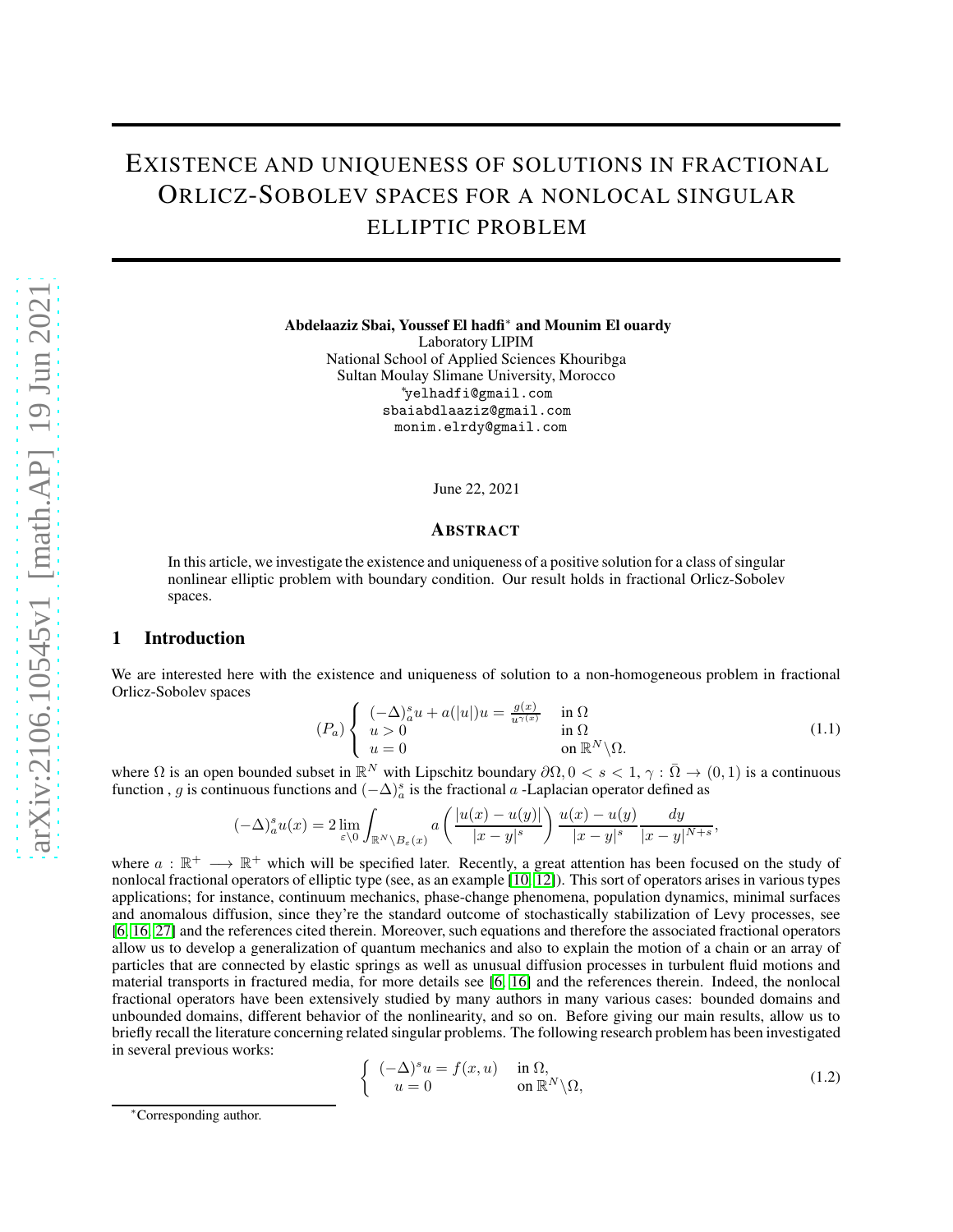where f is a Carathéodory function. The questions of existence, multiplicity and regularity of solutions to problem [\(1.2\)](#page-0-0) have been extensively studied in [\[1,](#page-9-0) [4,](#page-9-1) [25,](#page-10-5) [28,](#page-10-6) [30,](#page-10-7) [31\]](#page-11-0) and references therein. Concerning the existence and multiplicity of solutions to doubly nonlocal problems, a lot of works have been done. For a detailed state of art, one can refer [\[18,](#page-10-8) [20,](#page-10-9) [21,](#page-10-10) [32,](#page-11-1) [37\]](#page-11-2) and references therein. On the other hand, Barrios et al. [\[13\]](#page-10-11) started the work on nonlocal equations with singular nonlinearity. Precisely, [\[13\]](#page-10-11) deal with the existence of solutions to the following problem

$$
\begin{cases}\n(-\Delta)^s u = \lambda \left( \frac{a(x)}{u^r} + f(x, u) \right) & \text{in } \Omega, \\
u = 0 & \text{on } \mathbb{R}^N \backslash \Omega,\n\end{cases}
$$
\n(1.3)

where  $\Omega$  is a bounded domain with smooth boundary,  $N > 2s, 0 < s < 1, r, \lambda > 0, f(x, u) \sim u^p, 1 < p < 2_s^* - 1.$ We can also refer to [\[8\]](#page-10-12), the authors established the existence and uniqueness of a positive ground state solution in Musielak-Orlicz-Sobolev spaces:

$$
\begin{cases}\n-\mathcal{A}\left(\int_{\Omega}\Phi(x,|\nabla u|)dx\right)\mathrm{div}(a(x,|\nabla u|)\nabla u)=g(x)u^{-\gamma(x)}\text{ in }\Omega, \\
u>0\text{ in }\Omega \\
u=0\text{ on }\partial\Omega,\n\end{cases}
$$

where  $\Omega$  is a bounded domain in  $\mathbb{R}^N(N \geq 3)$  with smooth boundary  $\partial \Omega$ ,  $\gamma : \overline{\Omega} \to (0, 1)$  is a continuous function, A and g are continuous functions. Motivated by the above papers, the aim of this paper is to extend this class of problem in fractional Orlicz-Sobolev spaces and to study the existence and uniqueness of a weak solution for problem  $(P_a)$ . To our knowledge, this is the first contribution to studying of nonlocal problems in this class of fractional Orlicz-Sobolev spaces.

The rest of the paper is organized as follows. In the second section we make a brief introduction for each of the following spaces: Orlicz-Sobolev spaces and fractional Orlicz-Sobolev. Within the third section, applying several important properties of fractional a-Laplacian operator, we obtain the existence and uniqueness of weak solutions of problem  $(P_a)$ .

### 2 Some preliminaries results

#### 2.1 Orlicz-Sobolev Spaces.

First, we briefly recall the definitions and some elementary properties of the Orlicz-Sobolev spaces. We refer the reader to [\[2,](#page-9-2) [3,](#page-9-3) [34\]](#page-11-3), for additional reference and for some of the proofs of the results in this subsection. Let  $\Omega$  be an open subset of  $\mathbb{R}^N$ ,  $N \ge 1$ . We assume that  $a : \mathbb{R} \longrightarrow \mathbb{R}$  in  $(P_a)$  is such that  $:\varphi : \mathbb{R} \longrightarrow \mathbb{R}$  defined by:

$$
\varphi(t) = \begin{cases} a(|t|)t & \text{for } t \neq 0, \\ 0 & \text{for } t = 0 \end{cases}
$$

is increasing homeomorphism from  $\mathbb R$  onto itself. Let

$$
\Phi(t) = \int_0^t \varphi(\tau) d\tau.
$$

Then  $\Phi: \mathbb{R}^+ \to \mathbb{R}^+$  be an N-function, that is,  $\Phi$  is continuous, convex, with  $\Phi(t) > 0$  for  $t > 0$ ,  $\frac{\Phi(t)}{t} \to 0$  as  $t \to 0$ and  $\frac{\Phi(t)}{t} \to \infty$  as  $t \to \infty$ . Equivalently,  $\Phi$  admits the representation;

$$
\Phi(t) = \int_0^t \varphi(s)ds,
$$

where  $\varphi : \mathbb{R}^+ \to \mathbb{R}^+$  is non-decreasing, right continuous, with  $\varphi(0) = 0$ ,  $\varphi(t) > 0$   $\forall t > 0$  and  $\varphi(t) \to \infty$  as  $t \to \infty$ . The conjugate N-function of  $\Phi$  is defined by

$$
\bar{\Phi}(t) = \int_0^t \bar{\varphi}(s)ds,
$$

where  $\bar{\varphi} : \mathbb{R}^+ \to \mathbb{R}^+$  is given by  $\bar{\varphi}(t) = \sup\{s : \varphi(s) \leq t\}$ . Evidently we have

<span id="page-1-0"></span>
$$
st \le \Phi(t) + \bar{\Phi}(s),\tag{2.1}
$$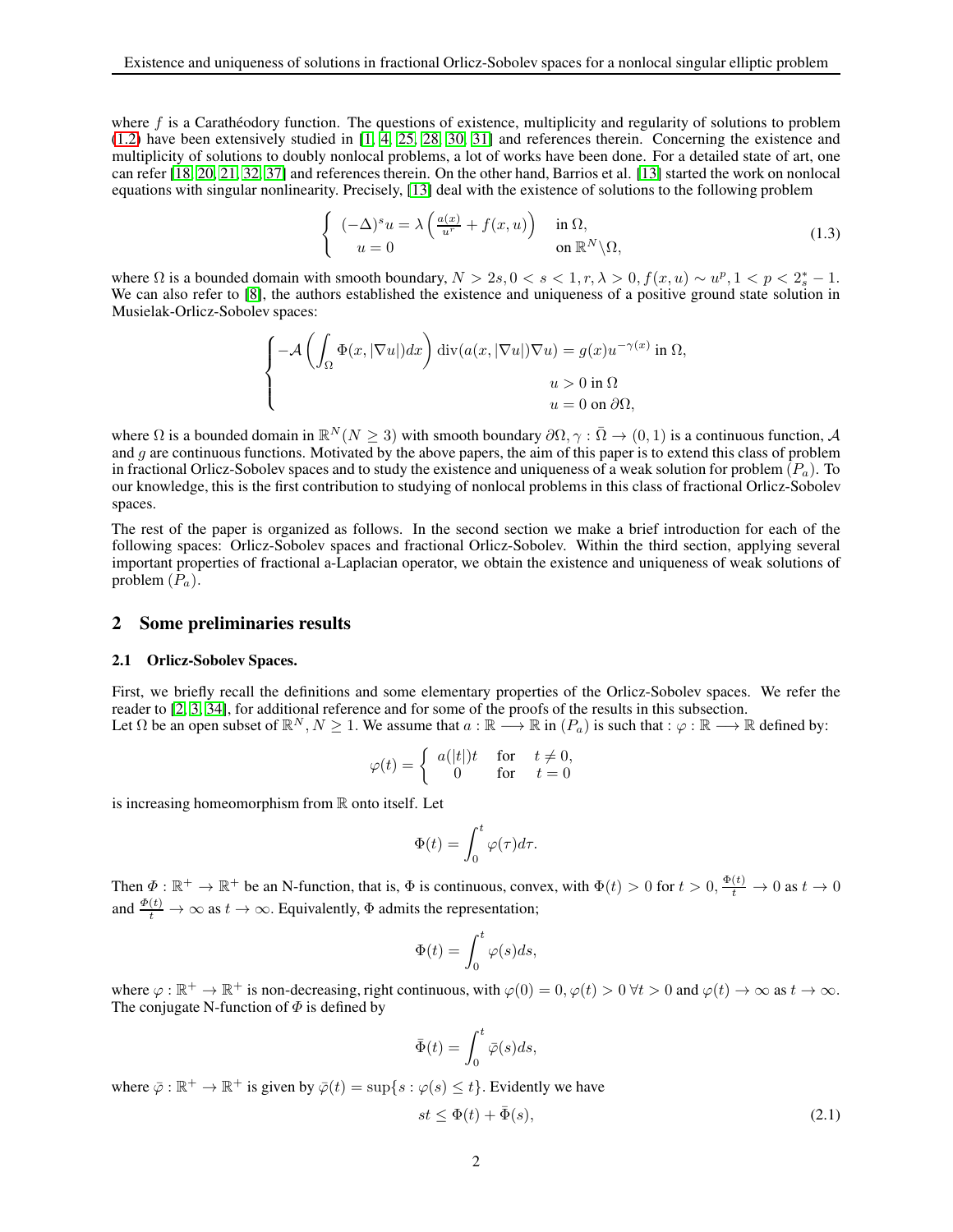which is known Young's inequality. Equality holds in [\(2.1\)](#page-1-0) if and only if either  $t = \overline{\varphi}(s)$  or  $s = \varphi(t)$ . We say that the N-function  $\Phi$  satisfies the global  $\Delta_2$ −condition if, for some  $k > 0$ 

$$
\Phi(2t) \le k\Phi(t), \forall t \ge 0.
$$

When this inequality holds only for  $t \ge t_0 > 0$ ,  $\Phi$  is said to satisfy the  $\Delta_2$ –condition near infinity. We call the pair  $(\Phi, \Omega)$  is  $\Delta$ −regular if either :

- (a)  $\Phi$  satisfies a global  $\Delta_2$ −condition, or
- (b)  $\Phi$  satisfies a  $\Delta_2$ −condition near infinity and  $\Omega$  has finite volume.

Throughout this paper, we assume that  $\Phi$ :

<span id="page-2-0"></span>
$$
1 < \varphi^- := \inf_{s \ge 0} \frac{s\varphi(s)}{\Phi(s)} \le \varphi^+ := \sup_{s \ge 0} \frac{s\varphi(s)}{\Phi(s)} < +\infty,\tag{2.2}
$$

which assures that  $\Phi$  satisfies the global  $\Delta_2$ −condition. We assume that :

the function 
$$
t \mapsto \Phi(\sqrt{t})
$$
 is convex for all  $t \ge 0$ . (2.3)

The above relation assures that  $L_{\Phi}(\Omega)$  is an uniformly convex space (see [\[29\]](#page-10-13)). Let  $\Omega$  be an open subset of  $\mathbb{R}^N$ . The Orlicz class  $K_{\Phi}(\Omega)$  (resp. the Orlicz space  $L_{\Phi}(\Omega)$ ) is defined as the set of ( equivalence classes of ) real-valued measurable functions  $u$  on  $\Omega$  such that

$$
\int_{\Omega} \varPhi(|u(x)|) dx < \infty \quad \left( \text{ resp. } \int_{\Omega} \varPhi(\lambda |u(x)|) dx < \infty \text{ for some } \lambda > 0 \right).
$$

 $L_{\Phi}(\Omega)$  is a Banach space under the Lexumburg norm

$$
||u||_{\Phi} = \inf \left\{ \lambda > 0 : \int_{\Omega} \Phi\left(\frac{|u(x)|}{\lambda}\right) dx \le 1 \right\}
$$

and  $K_{\Phi}(\Omega)$  is a convex subset of  $L_{\Phi}(\Omega)$ . The closure in  $L_{\Phi}(\Omega)$  of the set of bounded measurable functions on  $\Omega$  with compact support in  $\overline{\Omega}$  is denoted by  $E_{\Phi}(\Omega)$  The equality  $E_{\Phi}(\Omega) = L_{\Phi}(\Omega)$  holds if and only if  $(\Phi, \Omega)$  is  $\Delta$ -regular. Using Young's inequality, we have the following Hölder type inequality,

$$
\left| \int_{\Omega} uv dx \right| \leq 2||u||_{\Phi}||v||_{\bar{\Phi}} \quad \forall u \in L_{\Phi}(\Omega) \text{ and } v \in L_{\bar{\Phi}}(\Omega).
$$

Proposition 2.1. *(see: [\[29\]](#page-10-13)) Assume condition* [\(2.2\)](#page-2-0) *is satisfied. Then the following relations holds true*

$$
||u||_{\Phi}^{\varphi^{-}} \leq \int_{\Omega} \Phi(|u|) dx \leq ||u||_{\Phi}^{\varphi^{+}}, \forall u \in L_{\Phi}(\Omega) \text{ with } ||u||_{\Phi} > 1
$$
  

$$
||u||_{\Phi}^{\varphi^{+}} \leq \int_{\Omega} \Phi(|u|) dx \leq ||u||_{\Phi}^{\varphi^{-}}, \forall u \in L_{\Phi}(\Omega) \text{ with } ||u||_{\Phi} < 1
$$

**Lemma 2.2.** *( c f .[\[15\]](#page-10-14) )* Assume that  $\Phi \in \Delta_2$ . Then we have,

$$
\bar{\Phi}(\varphi(t)) \le c\Phi(t)
$$
 for all  $t \ge 0$  where  $c > 0$ .

To simplify the notation, we put

$$
h(x,y) := \frac{u(x) - u(y)}{|x - y|^s}, \quad d\mu = \frac{dxdy}{|x - y|^N} \quad \forall (x,y) \in \Omega \times \Omega, \quad \int_{\Omega^2} := \int_{\Omega} \int_{\Omega}.
$$

#### 2.2 Fractional Orlicz-Sobolev space.

This subsection is devoted to the definition of the fractional Orlicz-Sobolev spaces, and we recall some result of continuous and compact embedding of fractional Orlicz-Sobolev spaces. We refer the reader to [\[29,](#page-10-13) [33\]](#page-11-4) for further reference and for some of the proofs of these results.

$$
W^s L_{\Phi}(\Omega) = \left\{ u \in L_{\Phi}(\Omega) : \int_{\Omega^2} \Phi\left(\frac{\lambda |u(x) - u(y)|}{|x - y|^s}\right) \frac{dxdy}{|x - y|^N} < \infty \right\}
$$

for some  $\lambda > 0$ . This space is equipped with the norm,

$$
||u||_{s,\Phi} = ||u||_{\Phi} + [u]_{s,\Phi},
$$

where  $[\cdot]_{s,\Phi}$  is the Gagliardo semi-norm, defined by

$$
[u]_{s,\Phi} = \inf \left\{ \lambda > 0 : \int_{\Omega^2} \Phi\left( \frac{|u(x) - u(y)|}{\lambda |x - y|^s} \right) \frac{dxdy}{|x - y|^N} \le 1 \right\}.
$$

By [\[15\]](#page-10-14),  $W^sL_{\Phi}(\Omega)$  is Banach space, also separable (resp. reflexive) space if and only if  $\Phi \in \Delta_2$  (resp.  $\Phi \in \Delta_2$  and  $\overline{\Phi} \in \Delta_2$ ). Furthermore if  $\Phi \in \Delta_2$  and  $\Phi(\sqrt{t})$  is convex, then the space  $W^s L_{\Phi}(\Omega)$  is uniformly convex.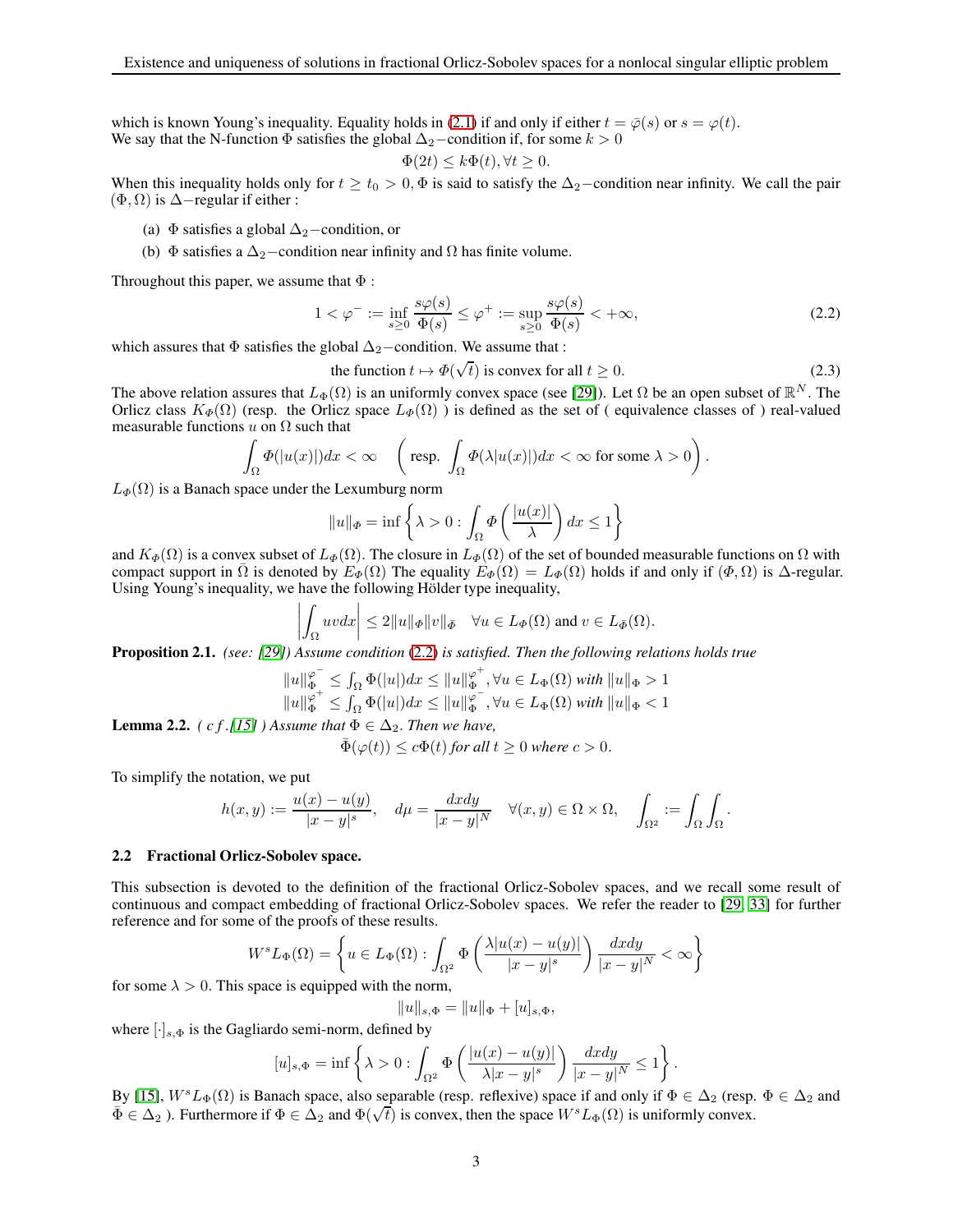<span id="page-3-6"></span>Proposition 2.3. *(cf. [\[11\]](#page-10-15)) Assume condition* [\(2.2\)](#page-2-0) *is satisfied. Then the following relations holds true,*

$$
[u]_{s,\Phi}^{\varphi^-} \le \phi(u) \le [u]_{s,\Phi}^{\varphi^+}, \forall u \in W^s L_{\Phi}(\Omega) \text{ with } [u]_{s,\Phi} > 1
$$
  

$$
[u]_{s,\Phi}^{\varphi^+} \le \phi(u) \le [u]_{s,\Phi}^{\varphi^-}, \forall u \in W^s L_{\Phi}(\Omega) \text{ with } [u]_{s,\Phi} < 1
$$

*where*  $\phi(u) = \int_{\Omega^2} \Phi\left(\frac{|u(x)-u(y)|}{|x-y|^s}\right)$  $\frac{|x)-u(y)|}{|x-y|^s}$   $\frac{dx dy}{|x-y|^N}$ .

<span id="page-3-4"></span>Proposition 2.4. *(cf. [\[11\]](#page-10-15)) The following relations holds true*

<span id="page-3-3"></span>
$$
\Psi(u) \ge ||u||_{s,\Phi}^{\varphi^-} \forall u \in W^s L_{\Phi}(\Omega), ||u||_{s,\Phi} > 1
$$
\n
$$
\Psi(u) \ge ||u||_{s,\Phi}^{\varphi^+} \forall u \in W^s L_{\Phi}(\Omega), ||u||_{s,\Phi} < 1.
$$
\n(2.4)

*Where*  $\Psi(u) := \int_{\Omega^2} \Phi\left(\frac{|u(x)-u(y)|}{|x-y|^s}\right)$  $\frac{f(x)-u(y)|}{|x-y|^s}\bigg) \frac{dx dy}{|x-y|^N} + \int_{\Omega} \Phi(|u(x)|) dx.$ 

<span id="page-3-0"></span>**Theorem 2.5.** *(cf. [\[11\]](#page-10-15))* Let  $\Omega$  be a bounded open subset of  $\mathbb{R}^N$ . Then,

$$
C_0^2(\Omega) \subset W^s L_{\Phi}(\Omega).
$$

<span id="page-3-1"></span>*Remark* 2.6. A trivial consequence of Theorem [2.5](#page-3-0),  $C_0^{\infty}(\Omega) \subset W^sL_{\Phi}(\Omega)$  and  $W^sL_{\Phi}(\Omega)$  is non-empty. **Theorem 2.7.** *(cf. [\[11\]](#page-10-15))* Let  $\Omega$  be a bounded open subset of  $\mathbb{R}^N$ ,  $N \ge 1$  with  $C^{0,1}$  regularity and bounded boundary, *let*  $0 < s' < s < 1$ . *Assume condition* [\(2.2\)](#page-2-0) *is satisfied. We define* 

$$
\varphi_{s'}^* = \begin{cases} \frac{N\varphi^-}{N - s'\varphi^-} & \text{if } N > s'\varphi^-\\ \infty & \text{if } N \leq s'\varphi^- \end{cases}
$$

- $\bullet$  *If*  $s' \varphi^-$  < *N*, *then*  $W^s L_{\Phi}(\Omega)$   $\hookrightarrow$   $L^q(\Omega)$ , *for all*  $q \in [1, \varphi_{s'}^*]$  *and the embedding*  $W^s L_{\Phi}(\Omega)$   $\hookrightarrow$   $L^q(\Omega)$ , *is compact for all*  $q \in [1, \varphi_{s'}^*)$
- $\bullet$  *If*  $s'\varphi^{-} = N$ , *then*  $W^{s}L_{\Phi}(\Omega) \hookrightarrow L^{q}(\Omega)$ , *for all*  $q \in [1,\infty]$  *and the embedding*  $W^{s}L_{\Phi}(\Omega) \hookrightarrow L^{q}(\Omega)$ , *is compact for all*  $q \in [1, \infty)$
- If  $s'\varphi^- > N$ , then the embedding  $W^sL_{\Phi}(\Omega) \hookrightarrow L^{\infty}(\Omega)$ , is compact.

Lemma 2.8. *(* cf. *[\[11\]](#page-10-15)) Assume condition* [\(2.2\)](#page-2-0)*is satisfied. Then the following relations holds true*

$$
\Phi(\sigma t) \geq \sigma^{\varphi^-} \Phi(t), \forall t > 0, \sigma > 1 \Phi(\tau t) \geq \tau^{\varphi^+} \Phi(t), \forall t > 0, \tau \in (0, 1).
$$

*Remark* 2.9. First, we can apply Theorem [2.7](#page-3-1) to obtain that,  $W<sup>s</sup>L<sub>\phi</sub>(\Omega)$  is continuously and compactly embedded in the classical Lebesgue space  $L^{r^+}(\Omega)$  for all  $1 \leq r^+ < \varphi_{s'}^*$ . That fact combined with continuous embedding of  $L^{r^+}(\Omega)$ in  $L^{r(x)}(\Omega)$ , with  $r \in C(\overline{\Omega})$  and  $1 < r^- \le r(x) \le r^+ < +\infty$ , with  $r^+ = \sup_{x \in \overline{\Omega}} r(x)$  and  $r^- = \inf_{x \in \overline{\Omega}} r(x)$ , as a result,  $W^sL_\Phi(\Omega)$  is compactly embedded in  $L^{r(x)}(\Omega)$ .

**Lemma 2.10.** *(cf. [\[15\]](#page-10-14))* The functional  $I_1: W<sup>s</sup>L_{\Phi}(\Omega) \longrightarrow \mathbb{R}$  is of class  $C^1$  and

$$
\langle I_1'(u), v \rangle = \int_{\Omega^2} a\left( |h_{x,y}(u)| \right) h_{x,y}(u) h_{x,y}(v) d\mu + \int_{\Omega} a(|u|) uv dx
$$

*for all*  $u, v \in W<sup>s</sup>L_{\Phi}(\Omega)$ .

<span id="page-3-5"></span>The following Proposition generalizes the definition of convexity, and therefore, we give a proof for the convenience. **Proposition 2.11.** Let X be a vector space and let  $I : X \to \mathbb{R}$ . Then I is convex if and only if

<span id="page-3-2"></span>
$$
I((1 - \lambda)u + \lambda v) < (1 - \lambda)\theta + \lambda\beta, \quad 0 < \lambda < 1 \tag{2.5}
$$

*whenever*  $I(u) < \theta$  *and*  $I(v) < \beta$ , *for all*  $u, v \in X$  *and*  $\theta, \beta \in \mathbb{R}$ .

*Proof.* Assume that functional  $I: X \to \mathbb{R}$  is convex. Moreover, since I is a real-valued functional, there are real numbers  $\theta, \beta \in \mathbb{R}$  such that  $I(u) < \theta$  and  $I(v) < \beta$ . Then

$$
I((1 - \lambda)u + \lambda v) < (1 - \lambda)I(u) + \lambda I(v) < (1 - \lambda)\theta + \lambda\beta, \quad 0 < \lambda < 1
$$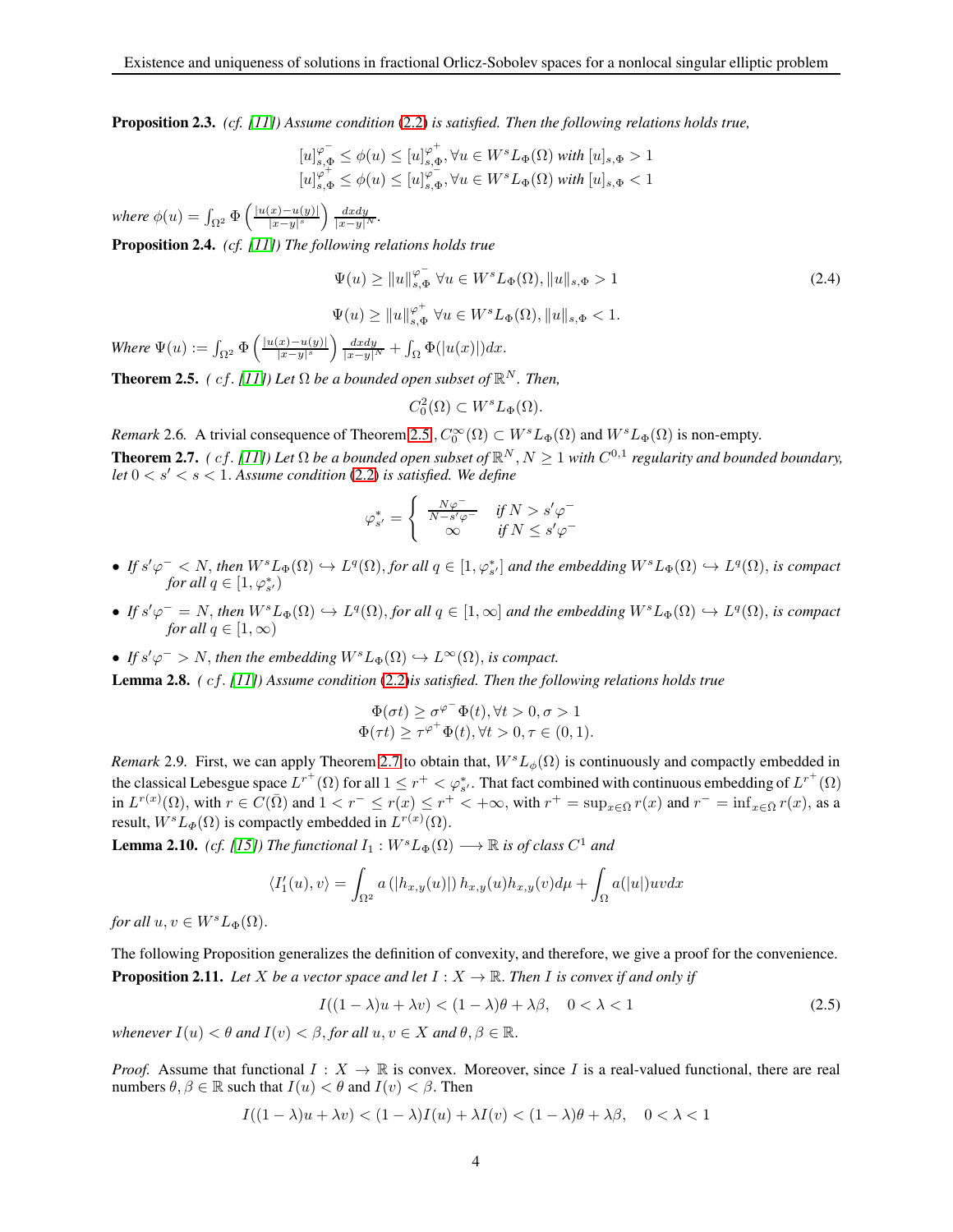On the other hand, assume that [\(2.5\)](#page-3-2) holds. Since  $I(u) < \theta$  and  $I(v) < \beta$ , we can write, for all  $\varepsilon > 0$ 

$$
I(u) < I(u) + \varepsilon := \theta
$$
  
\n
$$
I(v) < I(v) + \varepsilon := \beta.
$$

<span id="page-4-0"></span>Therefore,

 $I((1 - \lambda)u + \lambda v) < (1 - \lambda)I(u) + \lambda I(v) + \varepsilon, \quad 0 < \lambda < 1$  (2.6) If we consider that [\(2.6\)](#page-4-0) holds for any  $\varepsilon > 0$ , we conclude  $I((1 - \lambda)u + \lambda v) \leq (1 - \lambda)I(u) + \lambda I(v).$ 

3 The main results and their proof

Now, we give the definition of weak solutions for problem  $(P_a)$ **Definition 3.1.** A function u is called a weak solution to problem  $(P_a)$  if  $u \in W<sup>s</sup>L_{\Phi}(\Omega)$  such that  $u > 0$  in  $\Omega$  and

$$
\int_{\Omega^2} a\left(|h_{x,y}(u)|\right) h_{x,y}(u) h_{x,y}(v) d\mu + \int_{\Omega} a(|u|) uv dx = \int_{\Omega} \frac{g(x)}{u^{\gamma(x)}} v dx,
$$
\n(3.1)

for all  $v \in W^sL_{\Phi}(\Omega)$ .

The main result of present paper are the following.

<span id="page-4-1"></span>**Theorem 3.2.** Suppose that the following assumption hold:  $(G0)$  :  $g(x) \in C^1(\overline{\Omega})$  is a nontrivial nonnegative *function. Then problem*  $(P_a)$  *has a positive ground state solution in*  $W^sL_\Phi(\Omega)$  *with a negative energy level.* 

Let us consider the functional  $J: W<sup>s</sup>L_{\Phi}(\Omega) \to \mathbb{R}$  associated to problem  $(P_a)$  as follows

$$
J(u) = \int_{\Omega^2} \Phi\left(\frac{|u(x) - u(y)|}{|x - y|^s}\right) d\mu + \int_{\Omega} \Phi(|u(x)|) dx - \int_{\Omega} \frac{g(x)|u|^{1 - \gamma(x)}}{1 - \gamma(x)} dx.
$$

Now, we give an auxiliary result

Lemma 3.3. *Assume the hypotheses of Theorem are fulfilled. Then the functional* J *is coercive.*

*Proof.* For each  $u \in W<sup>s</sup>L_{\Phi}(\Omega)$  with  $||u|| > 1$ , relations [\(2.4\)](#page-3-3) and the condition  $(G_0)$  imply

$$
J(u) = \int_{\Omega^2} \Phi\left(\frac{|u(x) - u(y)|}{|x - y|^s}\right) d\mu + \int_{\Omega} \Phi(|u|) dx - \int_{\Omega} \frac{g(x)|u|^{1 - \gamma(x)}}{1 - \gamma(x)} dx
$$
  
\n
$$
\geq ||u||_{s, \Phi}^{\varphi} - \frac{|g|_{\infty}}{1 - \gamma^+} ||u||_{L^{\frac{r(x)}{1 - \gamma(x)}}(\Omega)}^{1 - \gamma(x)} |1|_{L^{\frac{r(x)}{r(x) + \gamma(x) - 1}}(\Omega)}
$$
  
\n
$$
\geq ||u||_{s, \Phi}^{\varphi} - c||u||_{s, \Phi}^{1 - \gamma^-},
$$
\n(3.2)

since  $\varphi^{-} > 1 - \gamma^{-}$  the above inequality implies that  $J(u) \longrightarrow \infty$  as  $||u|| \longrightarrow \infty$ , that is, J is coercive.

<span id="page-4-3"></span>**Lemma 3.4.** Assume the hypotheses of Theorem [3.2](#page-4-1) are fulfilled. Then there exists  $\phi \in W^sL_{\Phi}(\Omega)$  such that  $\phi > 0$ *and*  $J(t\phi) < 0$  *for*  $t > 0$  *small enough.* 

*Proof.* Let  $\Omega_0 \subset\subset \Omega$ , for  $x_0 \in \Omega_0$ ,  $0 < R < 1$  satisfy  $B_{2R}(x_0) \subset \Omega_0$ , where  $B_{2R}(x_0)$  is the ball of radius  $2R$  with center at the point  $x_0$  in  $\mathbb{R}^N$ . Let  $\phi \in C_0^{\infty}(B_{2R}(x_0))$  satisfies  $0 \le \phi \le 1$  and  $\phi \equiv 1$  in  $B_{2R}(x_0)$ . Theorem [2.5](#page-3-0) implies that  $\|\phi\| < \infty$ . Then for  $0 < t < 1$ , we have

$$
J(t\phi) = \int_{\Omega^2} \Phi\left(\frac{|t\phi(x) - t\phi(y)|}{|x - y|^s}\right) d\mu
$$
  
+ 
$$
\int_{\Omega} \Phi(|t\theta|) dx - \int_{\Omega} \frac{g(x)|t\phi|^{1 - \gamma(x)}}{1 - \gamma(x)} dx
$$
  

$$
\leq ||t\phi||_{s, \Phi}^{\varphi^-} - \frac{t^{1 - \gamma^+}}{1 - \gamma^+} \int_{\Omega_0} g(x)|\phi|^{1 - \gamma(x)} dx
$$
  

$$
\leq t^{\varphi^-} ||\phi||_{s, \Phi}^{\varphi^-} - \frac{t^{1 - \gamma^+}}{1 - \gamma^+} \int_{\Omega} g(x)|\phi|^{1 - \gamma(x)} dx,
$$

since  $\varphi^{-} > 1 - \gamma^{+}$  and  $\int_{\Omega_{0}} g(x)|\phi|^{1-\gamma(x)} dx > 0$  we have  $J(t_{0}\phi) < 0$  for  $t_{0} \in (0, t)$  sufficiently small.

<span id="page-4-2"></span>

 $\Box$ 

<span id="page-4-4"></span>口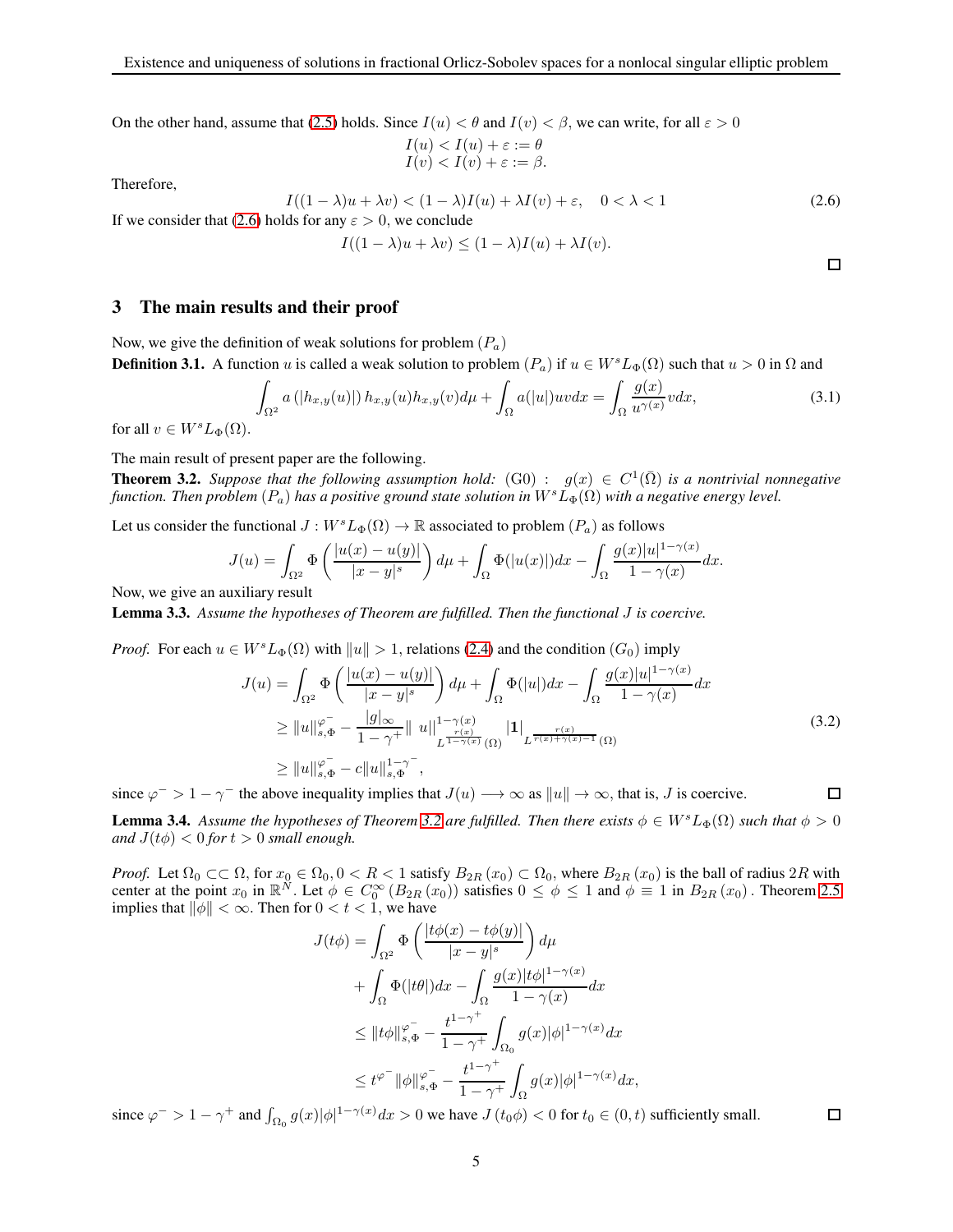**Lemma 3.5.** *The functional J* attains the global minimizer in  $W<sup>s</sup>L<sub>\Phi</sub>(\Omega)$ , that is, there exists a function  $u_* \in$  $W<sup>s</sup>L_{\Phi}(\Omega)$  *such that* 

$$
m = J(u_*) = \inf_{u \in W^s L_{\Phi}(\Omega)} J(u) < 0.
$$

*Proof.* By (G0), Hölder inequality, Proposition [2.4](#page-3-4) and the continuous embedding  $W^sL_{\Phi}(\Omega) \hookrightarrow L^{r(x)}(\Omega)$ , it follows

$$
|J(u)| \le I_1(u) + \frac{|g|_{\infty}}{1 - \gamma^+} \int_{\Omega} |u|^{1 - \gamma(x)} dx
$$
  
\n
$$
\le 2||u||_{s,\Phi}^{\varphi^+} + \frac{|g|_{\infty}}{1 - \gamma^+} |||u|^{1 - \gamma(x)} ||_{L^{\frac{r(x)}{1 - \gamma(x)}}(\Omega)} |1|_{L^{\frac{r(x)}{r(x) + \gamma(x) - 1}}(\Omega)}
$$
  
\n
$$
\le 2||u||_{s,\Phi}^{\varphi^+} + \frac{c|g|_{\infty}}{1 - \gamma^+} ||u||_{s,\Phi}^{1 - \gamma^-} < +\infty,
$$

which shows that J is well-defined on  $W<sup>s</sup>L_{\Phi}(\Omega)$ . Considering the fact that the functional  $I_1(u)$  is of class  $C^1$  (W<sup>s</sup>L<sub>Φ</sub>( $\Omega$ ), R) (see [\[15\]](#page-10-14)). Further, by the well-known inequality

$$
|a^p - b^p| \le |a - b|^p,
$$

for any real numbers  $a, b \ge 0$  and  $0 < p < 1$ , we obtain

$$
|J(u) - J(v)| \le |I_1(u) - I_1(v)| + \frac{|g|_{\infty}}{1 - \gamma^+} \int_{\Omega} ||u|^{1 - \gamma(x)} - |v|^{1 - \gamma(x)} || dx
$$
  
\n
$$
\le |I_1(u) - I_1(v)| + \frac{|g|_{\infty}}{1 - \gamma^+} \int_{\Omega} |u - v|^{1 - \gamma(x)} dx
$$
  
\n
$$
\le |I_1(u) - I_1(v)| + \frac{|g|_{\infty}}{1 - \gamma^+} ||u - v||_{L^{\frac{r(x)}{1 - \gamma(x)}}(\Omega)}^{1 - \gamma(x)} |1|_{L^{\frac{r(x)}{r(x) + \gamma(x) - 1}}(\Omega)}
$$
  
\n
$$
\le |I_1(u) - I_1(v)| + \frac{c|g|_{\infty}}{1 - \gamma^+} ||u - v||_{s, \Phi}^{1 - \gamma^-},
$$

for any  $u, v \in W^sL_{\Phi}(\Omega)$ . Therefore *J* is continuous on  $W^sL_{\Phi}(\Omega)$ . Now, we shall show that J is convex on  $W<sup>s</sup>L_{\Phi}(\Omega)$ . To this end, considering the assumptions for g and  $\gamma$ , we have

$$
J(u) = I_1(u) - \int_{\Omega} \frac{g(x)|u|^{1-\gamma(x)}}{1-\gamma(x)} dx
$$

$$
\leq \max \left\{ ||u||_{s,\Phi}^{\varphi}, ||u||_{s,\Phi}^{\varphi^+} \right\} := \theta
$$

and

$$
J(v) = I_1(v) - \int_{\Omega} \frac{g(x)|v|^{1-\gamma(x)}}{1-\gamma(x)} dx
$$
  

$$
\leq \max \left\{ ||v||_{s,\Phi}^{\varphi}, ||v||_{s,\Phi}^{\varphi^+} \right\} := \beta,
$$

for all  $u, v \in W<sup>s</sup>L_{\Phi}(\Omega)$ . On the other hand, since  $\Phi$  is convex, so

$$
I_1(u) = \int_{\Omega} \Phi(x, |\nabla u|) dx + \int_{\Omega} \Phi(u) dx,
$$

( see[\[22\]](#page-10-16)) is also convex. Therefore, for  $0 < \lambda < 1$ , we have

$$
(I_1((1 - \lambda)u + \lambda v)) \le (1 - \lambda)I_1(u) + \lambda I_1(u).
$$

Therefore, considering the all pieces of information obtained above along, it follows

$$
J((1 - \lambda)u + \lambda v)) = I_1((1 - \lambda)u + \lambda v) - \int_{\Omega} \frac{g(x)|(1 - \lambda)u + \lambda v|^{1 - \gamma(x)}}{1 - \gamma(x)} dx
$$
  
\n
$$
\leq (1 - \lambda) \max \left\{ ||u||_{s,\Phi}^{\varphi}, ||u||_{s,\Phi}^{\varphi^+} \right\} + \lambda \max \left\{ ||v||_{s,\Phi}^{\varphi}, ||v||_{s,\Phi}^{\varphi^+} \right\}
$$
  
\n
$$
\leq (1 - \lambda)\theta + \lambda\beta.
$$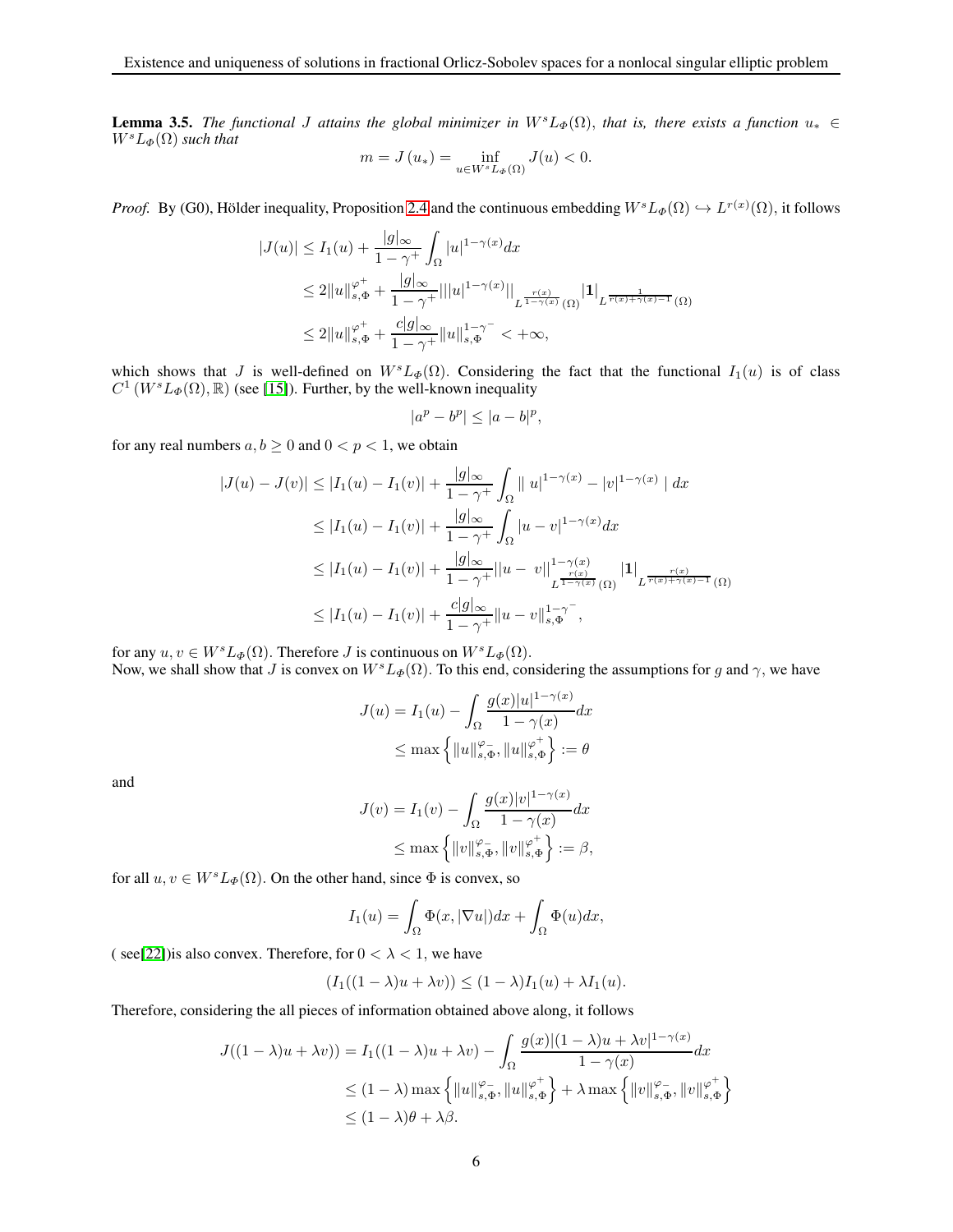Hence, by Proposition [2.11,](#page-3-5) J is convex on  $W<sup>s</sup>L_{\Phi}(\Omega)$ . As the functional J is continuous, coercive and convex, it has a global minimum belonging to  $W<sup>s</sup>L_{\Phi}(\Omega)$ , which in turn becomes a solution to problem  $(P_a)$ . Let us denote

$$
m = \inf_{u \in W^s L_\Phi(\Omega)} J(u),
$$

which is well-defined due to [\(3.2\)](#page-4-2). Now, applying the Lemma [3.4,](#page-4-3) we obtain that  $J(t\phi) < 0$ . If we set  $t\phi = u$  with  $\|u\|_{\Phi} < 1$ , we obtain that

$$
m = \inf_{u \in W^s L_\Phi(\Omega)} J(u) < 0.
$$

<span id="page-6-0"></span>On the other hand, if we take into account the definition of m, there exists a minimizing sequence  $(u_n)$  of  $W^sL_{\Phi}(\Omega)$ such that

$$
m = \lim_{n \to \infty} J(u_n) < 0. \tag{3.3}
$$

Moreover, since  $J(u_n) = J(|u_n|)$  we may assume that  $u_n \geq 0$ . Due to the coercivity of J,  $u_n$  must be bounded in  $W<sup>s</sup>L<sub>\Phi</sub>(\Omega)$  other wise we would have that  $J(u_n) \to +\infty$  as  $||u_n||_{\Phi} \to \infty$  which contradicts [\(3.3\)](#page-6-0). Since  $W<sup>s</sup>L<sub>\Phi</sub>(\Omega)$ is reflexive there exists a subsequence, not relabelled, and  $u_* \in W<sup>s</sup>L_\Phi(\Omega)$  such that

$$
u_n \rightharpoonup u_* \text{ in } W^s L_\Phi(\Omega),
$$

since J is continuous and convex on  $W<sup>s</sup>L<sub>\Phi</sub>(\Omega)$ , it is weakly lower semi-continuous on  $W<sup>s</sup>L<sub>\Phi</sub>(\Omega)$ . Therefore,

$$
m \le J(u_*) = \int_{\Omega^2} \Phi\left(\frac{|u_*(x) - u_*(y)|}{|x - y|^s}\right) d\mu + \int_{\Omega} \Phi(|u_*|) dx - \int_{\Omega} \frac{g(x) |u_*|^{1 - \gamma(x)}}{1 - \gamma(x)} dx\tag{3.4}
$$

$$
\leq \liminf_{n \to \infty} J(u_n) = m,\tag{3.5}
$$

which means

$$
m = J(u_*) = \inf_{W^s L_{\Phi}(\Omega)} J(u) < 0. \tag{3.6}
$$

 $\Box$ 

*of Theorem* [3.2.](#page-4-1) Since  $m = J(u_*) < 0 = J(0)$ , it must be  $u_* \geq 0$ ,  $u_* \neq 0$ . For  $\phi \in W^s L_\phi(\Omega)$ ,  $\phi \geq 0$  and  $t > 0$ , we obtain  $J(\omega + t\phi) = J(\omega)$ 

$$
0 \leq \liminf_{t \to 0} \frac{J(u_* + t\varphi) - J(u_*)}{t}
$$
  
\n
$$
\leq \int_{\Omega^2} a(|h_{x,y}(u_*)|) h_{x,y}(u_*) h_{x,y}(\phi) d\mu + \int_{\Omega} a(|u_*|) u_* \phi dx
$$
  
\n
$$
- \limsup_{t \to 0} \int_{\Omega} g(x) \frac{(u_* + t\phi)^{1 - \gamma(x)} - u_*^{1 - \gamma(x)}}{1 - \gamma(x)} dx.
$$

<span id="page-6-2"></span>Or

$$
\limsup_{t \to 0} \int_{\Omega} g(x) \frac{(u_* + t\phi)^{1 - \gamma(x)} - u_*^{1 - \gamma(x)}}{1 - \gamma(x)} dx
$$
\n
$$
\leq \int_{\Omega^2} a \left( |h_{x,y}(u_*)| \right) h_{x,y}(u_*) h_{x,y}(\phi) d\mu + \int_{\Omega} a(|u_*|) u_* \phi dx. \tag{3.7}
$$

By the mean value theorem, there exists  $\theta \in (0, 1)$  such that

$$
\int_{\Omega} g(x) \frac{\left(u_* + t\phi\right)^{1-\gamma(x)} - u_*^{1-\gamma(x)}}{1-\gamma(x)} dx = \int_{\Omega} g(x) \left(u_* + t\theta\phi\right)^{-\gamma(x)} \phi dx. \tag{3.8}
$$

Thus, we deduce that

<span id="page-6-1"></span>
$$
(u_* + t\theta\phi)^{-\gamma(x)}\,\phi \ge 0, \quad \forall x \in \Omega
$$

and

$$
(u_* + t\theta\phi)^{-\gamma(x)}\phi \to u_*^{-\gamma(x)}\phi, \text{ as } t \to 0, \text{ a.e. } x \in \Omega,
$$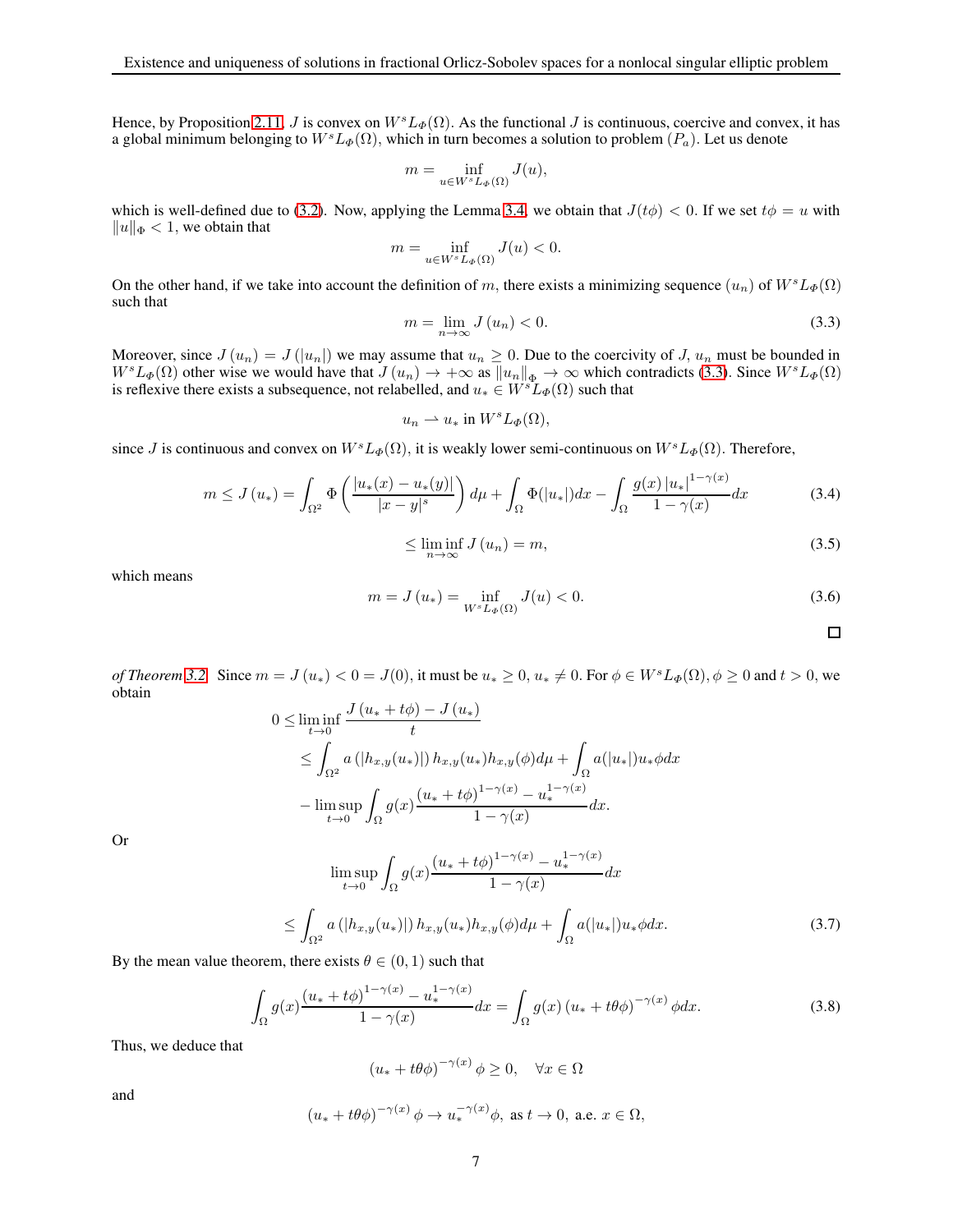using Fatou's Lemma in [\(3.8\)](#page-6-1), we find that,

<span id="page-7-0"></span>
$$
\lim_{t \to 0} \sup \int_{\Omega} g(x) \frac{(u_* + t\phi)^{1-\gamma(x)} - u_*^{1-\gamma(x)}}{1 - \gamma(x)} dx
$$
\n
$$
\geq \liminf_{t \to 0} \int_{\Omega} g(x) \frac{(u_* + t\phi)^{1-\gamma(x)} - u_*^{1-\gamma(x)}}{1 - \gamma(x)} dx
$$
\n
$$
= \liminf_{t \to 0} \int_{\Omega} g(x) (u_* + t\theta\phi)^{-\gamma(x)} \phi dx \geq \int_{\Omega} g(x) u_*^{-\gamma(x)} \phi dx \geq 0.
$$
\n(3.9)

Taking into account relations [\(3.7\)](#page-6-2) and [\(3.9\)](#page-7-0), we deduce that

<span id="page-7-1"></span>
$$
\int_{\Omega^2} a\left(|h_{x,y}(u_*)|\right) h_{x,y}(u_*) h_{x,y}(\phi) d\mu + \int_{\Omega} a(|u_*|) u_* \phi dx
$$
\n
$$
-\int_{\Omega} g(x) u_*^{-\gamma(x)} \phi dx \ge 0, \quad \forall \phi \in W^s L_{\Phi}(\Omega), \ \phi \ge 0.
$$
\n(3.10)

As above, we have that function  $u_* \in W<sup>s</sup>L_{\Phi}(\Omega)$  satisfies

<span id="page-7-2"></span>
$$
(-\Delta)^{s}_{a}u_{*} + a(|u_{*}|)u_{*} \ge 0 \quad \text{in} \ \ \Omega,
$$
\n(3.11)

in the weak sense. since  $u_* \geq 0$  and  $u_* \neq 0$ , by the strong maximum principle for weak solutions(see [\[7\]](#page-10-17)), we must have  $u_*(x) > 0$ ,  $\forall x \in \Omega$ . Next, we show that  $u_* \in W^sL_{\Phi}(\Omega)$  satisfies [\(3.1\)](#page-4-4). The proof below has been adapted from one given in [\[26\]](#page-10-18). For given  $\delta > 0$ , define  $\Lambda : [-\delta, \delta] \to (-\infty, \infty)$  by  $\Lambda(t) = J(u_* + tu_*)$ . Then  $\Lambda$  achieves its minimum at  $t = 0$ . Thus,

$$
\frac{d}{dt}\Lambda(t)\Big|_{t=0} = \frac{d}{dt}J(u_* + tu_*)\Big|_{t=0} = 0. \text{ Or}
$$
\n
$$
\int_{\Omega^2} a(|h_{x,y}(u_*)|) h_{x,y}(u_*)h_{x,y}(u_*) d\mu + \int_{\Omega} a(|u_*|)u_*^2 dx - \int_{\Omega} g(x)u_*^{1-\gamma(x)} dx = 0.
$$
\n(3.12)

Indeed, let  $\phi \in W^sL_\Phi(\Omega)$ , and define  $\Theta \in W^sL_\Phi(\Omega)$  such that  $\Theta := (u_* + \varepsilon \phi)^+$  $=$  max  $\{0, u_* + \varepsilon \phi\}, \varepsilon > 0$ . Evidently,  $\Theta \ge 0$ . If we replace  $\Theta$  both in [\(3.10\)](#page-7-1) and [\(3.12\)](#page-7-2), we have

$$
0 \leq \int_{\{u_* + \varepsilon \phi \geq 0\}} \int_{\{u_* + \varepsilon \phi \geq 0\}} a\left(|h_{x,y}(u_*)|\right) h_{x,y}(u_*) \cdot h_{x,y}(u_* + \varepsilon \phi) d\mu + \int_{\{u_* + \varepsilon \phi \geq 0\}} a(|u_*|) u_* (u_* + \varepsilon \phi) dx - \int_{\{u_* + \varepsilon \phi \geq 0\}} g(x) u_*^{-\gamma(x)} (u_* + \varepsilon \phi) dx = \left( \int_{\Omega^2} - \int_{\{u_* + \varepsilon \phi < 0\}} \int_{\{u_* + \varepsilon \phi < 0\}} \right) a\left(|h_{x,y}(u_*)|\right) h_{x,y}(u_*) \cdot h_{x,y}(u_* + \varepsilon \phi) d\mu + \left( \int_{\Omega} - \int_{\{u_* + \varepsilon \phi < 0\}} \right) a(|u_*|) u_* (u_* + \varepsilon \phi) dx - \left( \int_{\Omega} - \int_{\{u_* + \varepsilon \phi < 0\}} \right) g(x) u_*^{-\gamma(x)} (u_* + \varepsilon \phi) dx
$$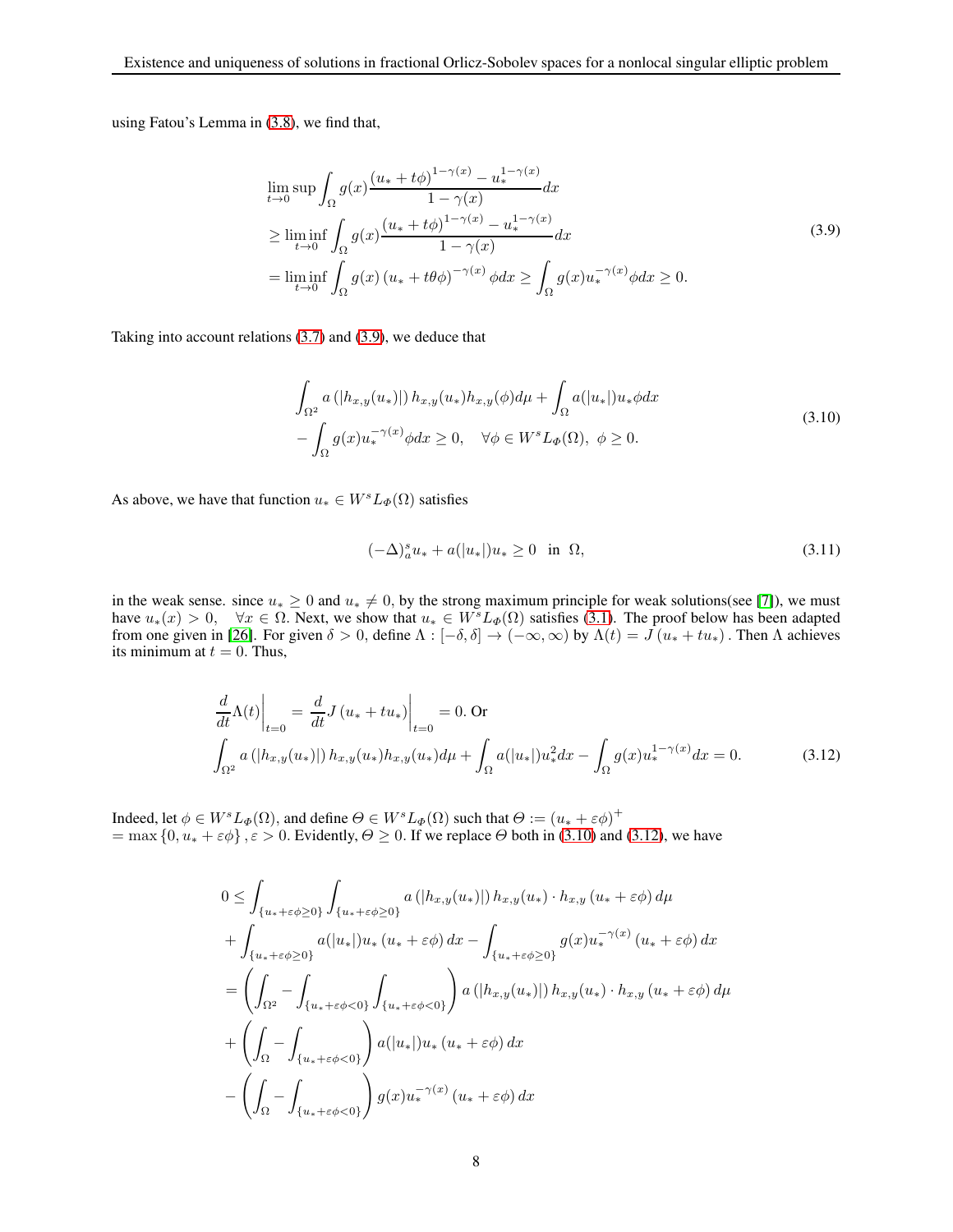$$
= \int_{\Omega^2} a(|h_{x,y}(u_*)|) h_{x,y}(u_*) \cdot h_{x,y}(u_*) d\mu + \int_{\Omega} a(|u_*|)u_*^2 dx - \int_{\Omega} g(x)u_*^{1-\gamma(x)} dx
$$
  
+  $\varepsilon \int_{\Omega^2} a(|h_{x,y}(u_*)|) h_{x,y}(u_*) \cdot h_{x,y}(\phi) d\mu + \varepsilon \int_{\Omega} a(|u_*|)u_* \phi dx - \varepsilon \int_{\Omega} g(x)u_*^{-\gamma(x)} \phi dx$   
-  $\int_{\{u_* + \varepsilon \phi < 0\}} \int_{\{u_* + \varepsilon \phi < 0\}} a(|h_{x,y}(u_*)|) h_{x,y}(u_*) \cdot h_{x,y}(u_* + \varepsilon \phi) d\mu$   
-  $\int_{\{u_* + \varepsilon \phi < 0\}} a(|u_*|)u_* (u_* + \varepsilon \phi) dx + \int_{\{u_* + \varepsilon \phi < 0\}} g(x)u_*^{-\gamma(x)} (u_* + \varepsilon \phi) dx$   
=  $\varepsilon \left( \int_{\Omega^2} a(|h_{x,y}(u_*)|) h_{x,y}(u_*) \cdot h_{x,y}(\phi) d\mu \right)$   
+  $\varepsilon \left( \int_{\Omega} a(|u_*|)u_* \phi dx - \int_{\Omega} g(x)u_*^{-\gamma(x)} \phi dx \right)$   
-  $\int_{\{u_* + \varepsilon \phi < 0\}} \int_{\{u_* + \varepsilon \phi < 0\}} a(|h_{x,y}(u_*)|) h_{x,y}(u_*) \cdot h_{x,y}(u_* + \varepsilon \phi) d\mu$   
-  $\int_{\{u_* + \varepsilon \phi < 0\}} a(|u_*|)u_* (u_* + \varepsilon \phi) dx + \int_{\{u_* + \varepsilon \phi < 0\}} g(x)u_*^{-\gamma(x)} (u_* + \varepsilon \phi) dx$   
 $\leq \ell_0(\varepsilon) - \ell_1(\varepsilon)$ 

where

$$
\ell_0(\varepsilon) = \varepsilon \left( \int_{\Omega^2} a\left( |h_{x,y}(u_*)| \right) h_{x,y}(u_*) \cdot h_{x,y}(\phi) d\mu \right)
$$
  
+  $\varepsilon \left( \int_{\Omega} a(|u_*|) u_* \phi dx - \int_{\Omega} g(x) u_*^{-\gamma(x)} \phi dx \right)$   

$$
\ell_1(\varepsilon) = \varepsilon \int_{\{u_* + \varepsilon \phi < 0\}} \int_{\{u_* + \varepsilon \phi < 0\}} a\left( |h_{x,y}(u_*)| \right) h_{x,y}(u_*) \cdot h_{x,y}(\phi) d\mu
$$
  
-  $\varepsilon \int_{\{u_* + \varepsilon \phi < 0\}} a(|u_*|) u_* \phi dx.$ 

Considering that  $u_* > 0$  and Lebesgue measure of the domain of integration  $\{u_* + \varepsilon \phi < 0\}$  tends to zero as  $\varepsilon \to 0$ , we have  $\overline{a}$ 

$$
\int_{\{u_*+\varepsilon\phi<0\}} \int_{\{u_*+\varepsilon\phi<0\}} a\left(|h_{x,y}(u_*)|\right) h_{x,y}(u_*) \cdot h_{x,y}(\phi) d\mu \to 0, \text{ as } \varepsilon \to 0.
$$
\n
$$
\int_{\{\varepsilon \to |x| \leq \varepsilon\}} a(|u_*|) u_* \phi dx \to 0, \text{ as } \varepsilon \to 0.
$$

and

$$
\int_{\{u_*+\varepsilon\phi<0\}} a(|u_*|)u_*\phi dx \to 0, \text{ as } \varepsilon \to 0.
$$

On the other hand, considering that  $a(\cdot) \in (0, \infty)$ , we can drop the term

$$
-\int_{\{u_*+\varepsilon\phi<0\}}\int_{\{u_*+\varepsilon\phi<0\}} a\left(|h_{x,y}(u_*)|\right)h_{x,y}(u_*)\cdot h_{x,y}(u_*)d\mu-\int_{\{u_*+\varepsilon\phi<0\}} a(|u_*|)u_*^2dx,
$$

in  $\ell_0(\varepsilon)$  since it is negative. Thus, dividing  $\ell_1(\varepsilon)$  by  $\varepsilon$  and letting  $\varepsilon \to 0$ , we find

$$
\int_{\Omega^2} a\left( |h_{x,y}(u_*)| \right) h_{x,y}(u_*) \cdot h_{x,y}(\phi) d\mu
$$

$$
+ \int_{\Omega} a(|u_*|) u_* \phi dx - \int_{\Omega} g(x) u_*^{-\gamma(x)} \phi dx \ge 0.
$$
(3.13)

<span id="page-8-0"></span>Considering that  $\phi \in W^sL_{\Phi}(\Omega)$  is arbitrary, [\(3.13\)](#page-8-0) holds for  $-\phi$  as well. As a conclusion, we obtain

$$
\int_{\Omega^2} a\left(|h_{x,y}(u_*)|\right) h_{x,y}(u_*) \cdot h_{x,y}(\phi) d\mu
$$

$$
+ \int_{\Omega} a(|u_*|) u_* \phi dx - \int_{\Omega} g(x) u_*^{-\gamma(x)} \phi dx = 0 \tag{3.14}
$$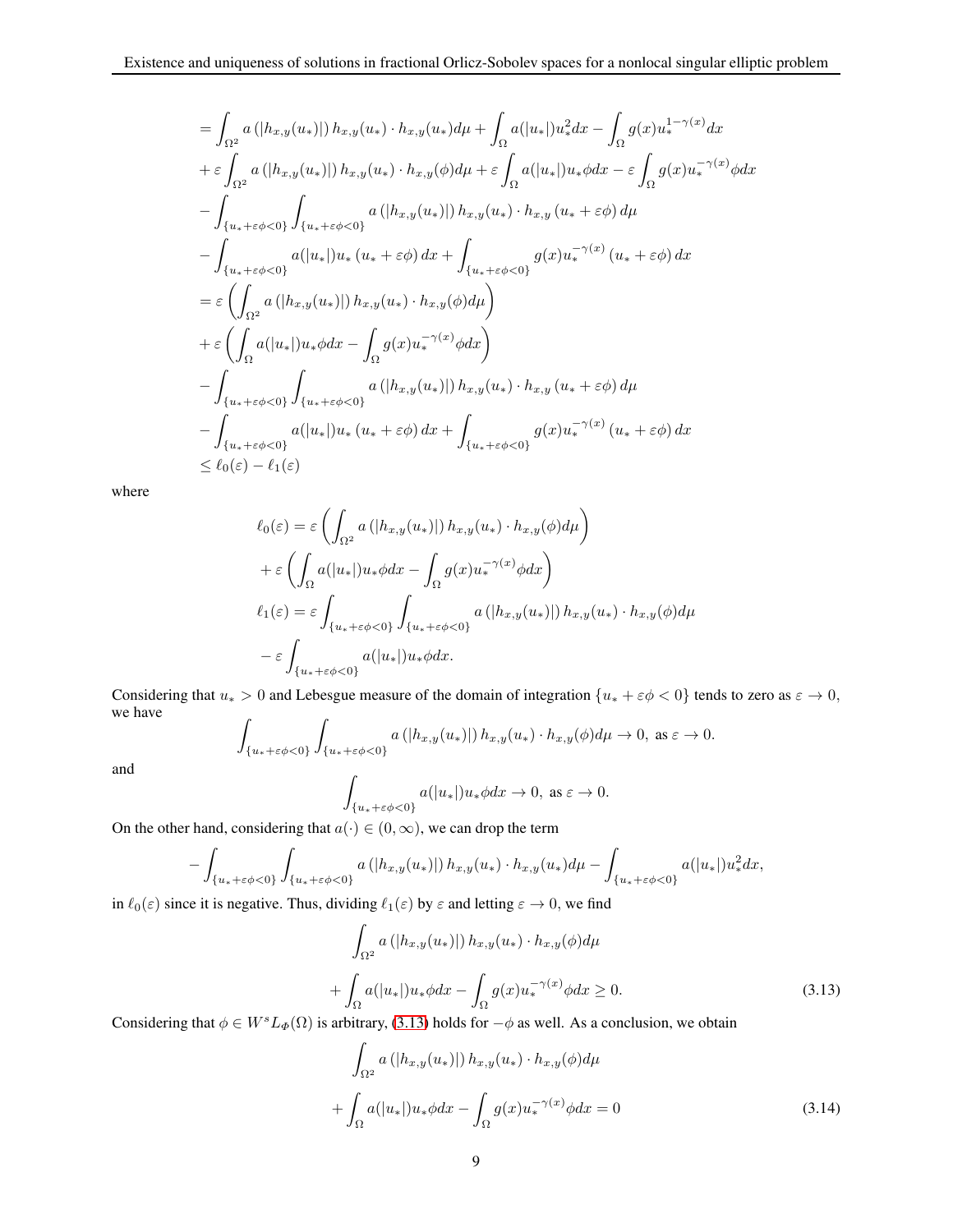that is to say,  $u_* \in W^s L_\Phi(\Omega)$  is a weak solution to problem  $(P_a)$ . Additionally, since J is coercive and bounded below on  $W^sL_{\Phi}(\Omega)$ ,  $u_*$  is a positive ground state solution to problem  $(P_a)$ , i.e, a solution with minimum action among all nontrivial solutions. Additionally, since  $J(u_*) < 0$  this solution has a negative energy level. nontrivial solutions. Additionally, since  $J(u_*) < 0$  this solution has a negative energy level.

Theorem 3.6. *Assume the hypotheses of Theorem [3.2](#page-4-1) hold. Additionally, assume the following conditions hold: (a1) There exists a real number*  $\underline{a} > 0$  *such that*  $a(x, t) \geq \underline{a} > 0$  *holds for any*  $t \in \mathbb{R}$ . *Then*  $u_* \in W^s L_{\Phi}(\Omega)$  *is the unique solution to problem*  $(P_a)$ *.* 

*Proof.* Let us assume  $v_*$  is an another solution to problem  $(P_a)$ . Then, from [\(3.1\)](#page-4-4), we have

$$
\int_{\Omega^2} a\left( |h_{x,y}(u_*)| \right) h_{x,y}(u_*) h_{x,y}(u_* - v_*) d\mu + \int_{\Omega} a(|u_*|) u_* (u_* - v_*) dx
$$
  

$$
- \int_{\Omega} g(x) u_*^{-\gamma(x)} (u_* - v_*) dx - \int_{\Omega^2} a\left( |h_{x,y}(v_*)| \right) h_{x,y}(v_*) h_{x,y}(u_* - v_*) d\mu
$$
  

$$
- \int_{\Omega} a(|v_*|) v_* (u_* - v_*) dx + \int_{\Omega} g(x) v_*^{-\gamma(x)} (u_* - v_*) dx = 0.
$$

<span id="page-9-6"></span>Or

$$
\int_{\Omega^2} \left( a\left( |h_{x,y}(u_*)| \right) h_{x,y}(u_*) - a\left( |h_{x,y}(v_*)| \right) h_{x,y}(v_*) \right) \cdot h_{x,y}(u_* - v_*) \, d\mu
$$
\n
$$
+ \int_{\Omega} \left( a(|u_*|) u_* - a(|v_*|) v_* \right) (u_* - v_*) \, dx \tag{3.15}
$$

$$
=\int_{\Omega} g(x) \left( u_*^{-\gamma(x)} - v_*^{-\gamma(x)} \right) \left( u_* - v_* \right) dx. \tag{3.16}
$$

<span id="page-9-7"></span>For  $\alpha \in (0, 1)$  and  $x, y \ge 0$ , we have the elementary inequality

<span id="page-9-5"></span><span id="page-9-4"></span>
$$
\left(x^{-\alpha} - y^{-\alpha}\right)(x - y) \le 0. \tag{3.17}
$$

On the other hand, by Lemma 2.4 given in [\[29\]](#page-10-13), we have the following inequality: for any  $k, l > 0$ , there exists a positive constant  $C(\delta)$ ,  $\delta = \min\{1, a_0, k, l\}$ , such that

$$
(ka(|\xi|)\xi - la(|\eta|)\eta) \cdot (\xi - \eta) \ge C(\delta)\Phi(|\xi - \eta|) \quad \forall \xi, \eta \in \mathbb{R}^N,
$$
\n(3.18)

holds, provided that (a1) hold. Therefore, if we apply [\(3.18\)](#page-9-4) and [\(3.17\)](#page-9-5) to the lines [\(3.15\)](#page-9-6)and [\(3.16\)](#page-9-7) respectively, we deduce that

$$
0 \leq C(\delta) \int_{\Omega^2} \Phi\left(h_{x,y}(u_*-v_*)\right) d\mu + \int_{\Omega} \Phi(|u_*-v_*|) dx \leq 0.
$$

Or

$$
\Psi(u_*-v_*)=0.
$$

As consequence of Proposition [2.3,](#page-3-6) we deduce that

$$
0 \leq \min\left\{ {\left\| {{u_*} - {v_*}} \right\|}^{\varphi^-},\left\| {{u_*} - {v_*}} \right\|^{\varphi^+}} \right\} \leq \Psi \left( {{u_*} - {v_*}} \right),
$$

 $||u_* - v_*|| = 0.$ 

it follows that

Therefore, we obtain 
$$
u_* = v_*
$$
 in  $W^s L_{\Phi}(\Omega)$ , that is,  $u_*$  is the unique solution to problem  $(P_a)$ .

## References

- <span id="page-9-0"></span>[1] N. Abatangelo and E. Valdinoci. *Getting acquainted with the fractional Laplacian, in Contemporary Research in Elliptic PDEs and Related Topics*. Springer, Cham (2019),1-105.
- <span id="page-9-3"></span><span id="page-9-2"></span>[2] R. Adams. *Sobolev Spaces*, Academic Press, New York, 1975.
- [3] M. A. Krasnoselskii., J. B. Rutickii, *Convex functions and Orlicz spaces*. Translated from the first Russian edition by Leo F. Boron, P. Noordhoff Ltd., Groningen, 1961. MR 0126722.
- <span id="page-9-1"></span>[4] C. Alves, G. Molica Bisci, C. Torres; *Existence of solutions for a class of fractional elliptic problems on exterior domains*, J. Differential Equations, 268, (2020) 7183-7219.

 $\Box$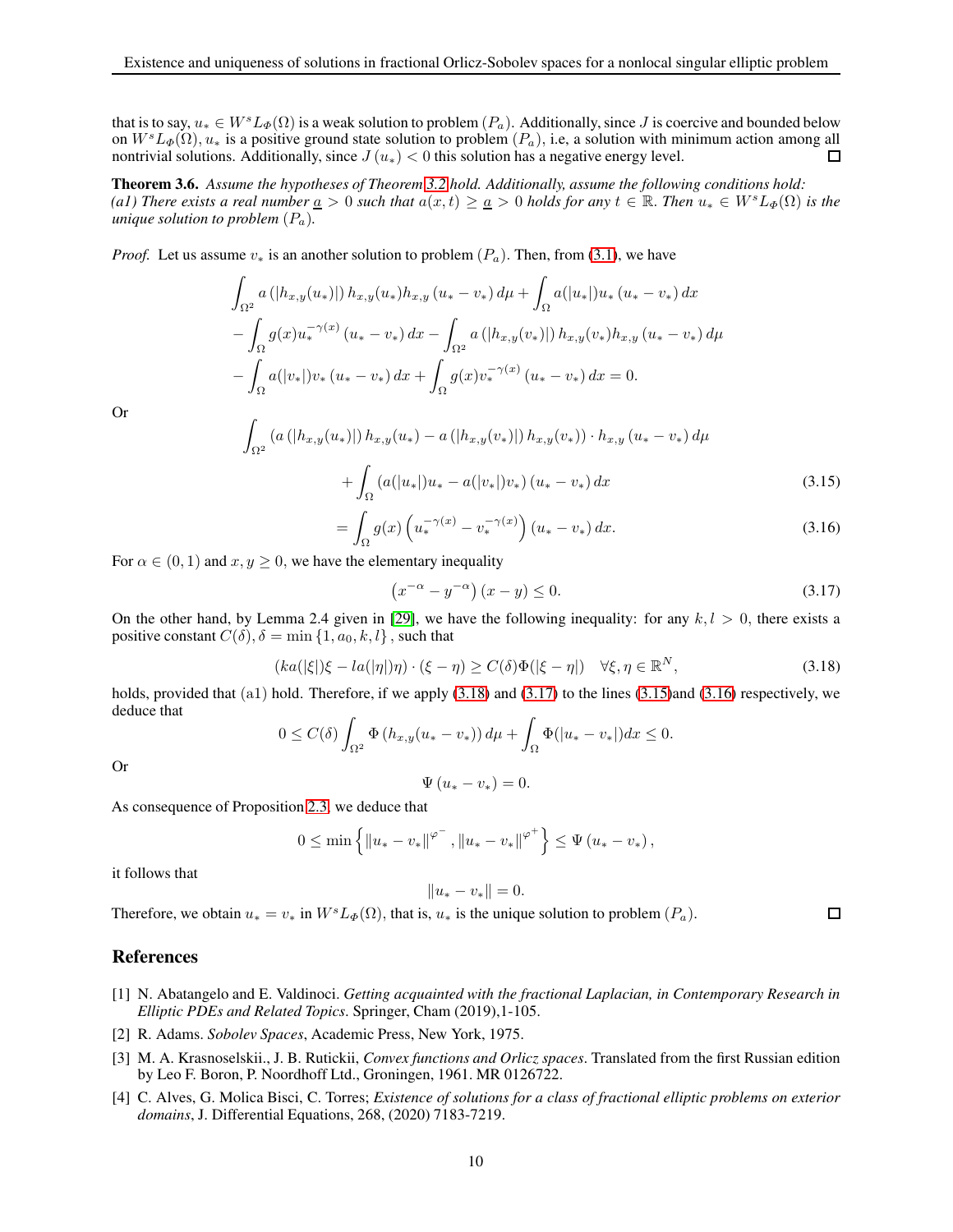- <span id="page-10-2"></span>[5] C. Alves, C. Torres; *Fractional elliptic problem in exterior domains with nonlocal Neumann condition*, Nonlinear Analysis, 195 (2020) 111732.
- [6] D. Applebaum, *Lévy processes-from probability to finance quantum groups*. Notices Am. Math. Soc. 51, 1336- 1347 (2004)
- <span id="page-10-17"></span>[7] M. Ariel Salort, *Eigenvalues and minimizers for a non-standard growth non-local operator*, Journal of Differential Equations,Volume 268, Issue 9,2020.
- <span id="page-10-12"></span>[8] Avci, Mustafa. *Positive ground state solutions to a nonlocal singular elliptic problem*, Canad. J. Appl. Math. 1 (2019), no. 1, 1-14.
- [9] E. Azroul, A. Benkirane, M. Srati, *Eigenvalue problem associated with nonhomogeneous integro-differential operators J. Elliptic Parabol Equ* (2021). https://doi.org/10.1007/s41808-020-00092-8.
- <span id="page-10-0"></span>[10] E. Azroul, A. Benkirane, M. Srati, *Nonlocal eigenvalue type problem in fractional Orlicz-Sobolev space*, *Adv. Oper. Theory* (2020) doi: 10.1007/s43036-020-00067-5.
- <span id="page-10-15"></span>[11] E. Azroul, A. Benkirane, M. Srati, *Existence of solutions for a nonlocal type problem in fractional Orlicz Sobolev spaces*, *Adv. Oper. Theory* (2020) doi: 10.1007/s43036-020-00042-0.
- <span id="page-10-1"></span>[12] E. Azroul, A. Benkirane, M. Srati, C. Torres *Infinitely many solutions for a nonlocal type problem with signchanging weight function*. *Electron. J. Differential Equations*, Vol. 2021 (2021), No. 16, pp. 1-15.
- <span id="page-10-11"></span>[13] B. Barrios, I. De Bonis, M. Medina, and I. Peral. *Semilinear problems for the fractional laplacian with a singular nonlinearity*. Open Math. J., 13 (2015), 390-407.
- [14] P. Blomgren, T.F. Chan, P. Mulet and C.K. Wong. *Total variation image restoration numerical methods and extensions, in Proceedings of the International Conference on Image Processing*, 1997, IEEE, 3 1997, 384-387.
- <span id="page-10-14"></span><span id="page-10-3"></span>[15] J.F. Bonder, A.M. Salort, *Fractional order Orlicz-Soblev spaces*. J. Funct. Anal. 277(2), 333-367 (2019).
- [16] Caffarelli, L. *Non-local diffusions, drifts and games*. Nonlinear Partial Differ. Equ. Abel Symp. 7,37-52 (2012).
- [17] F. Cammaroto., L. Vilasi. *Multiple solutions for a Kirchhoff-type problem involving the p(x)-Laplacian operator*. Nonlinear Anal. 74 (2011), no. 5, 1841-1852.
- <span id="page-10-8"></span>[18] H. Chen and C. Liu, *Ground state solutions for non-autonomous fractional Choquard equations*. Nonlinearity, 29 (2016), 1827-1842.
- [19] N. T. Chung. *Multiple solutions for a* p(x)*-Kirchhoff-type equation with sign-changing nonlinearities*, Complex Variables and Elliptic Equations, 2012, 1-10, iFirst.
- <span id="page-10-9"></span>[20] M. Cuesta, L. Leadi, P. Nshimirimana; *Maximum and antimaximum principles for the p-Laplacian with weighted Steklov boundary conditions*, Electron. J. Differential Equations, Vol. 2020 (2020), No. 21, pp. 1-17.
- <span id="page-10-10"></span>[21] P. D'Avenia, G.Siciliano , M. Squassina, *On fractional Choquard equations*, Math. Models Methods Appl. Sci., 25 (2015), no. 8, 1447-1476.
- <span id="page-10-16"></span>[22] L. Diening, P. Harjulehto, P. Hasto and M. Ruzicka. *Lebesgue and Sobolev spaces with variable exponents*, Lecture Notes in Mathematics, vol. 2017, Springer-Verlag, Heidelberg, 2011.
- [23] M. El Ouardy , Y. El Hadfi and A. Ifzarne ; *Existence and regularity results for a singular parabolic equations with degenerate coercivity,* Disc. Conti. Dyn. Sys. Series S (2021) doi:10.3934/dcdss.2021012.
- [24] S. Ghosh, D. Choudhuri; *Existence of infinitely many solutions for a nonlocal elliptic PDE involving singularity.* Positivity 24, 463–479 (2020).
- <span id="page-10-5"></span>[25] L. Huang, Y. Yang; *Asymmetric critical fractional p-Laplacian problems*, Electronic Journal of Differential Equations, Vol. 2017 103 (2017), 16-12.
- <span id="page-10-18"></span>[26] A.V. Lair and A.W. Shaker. *Classical and weak solutions of a singular semilinear elliptic problem*., Journal of Mathematical Analysis and Applications 211 (1997), 193-222.
- <span id="page-10-6"></span><span id="page-10-4"></span>[27] N. Laskin, *Fractional quantum mechanics and Lévy path integrals*. Phys. Lett. A 268, 298-305 (2000)
- [28] M. Massar, M. Talbi; *On a class of p-fractional Laplacian equations with potential depending on parameter*, Math Meth Appl Sci., 43 (2020), 2721-2734.
- <span id="page-10-13"></span>[29] Mihailescu., M., Radulescu, *V. Neumann problems associated to nonhomogeneous differential operators in Orlicz-Soboliv spaces*. Ann. Inst. Fourier 58(6), 2087-2111 (2008).
- <span id="page-10-7"></span>[30] G. Molica Bisci, V. D. Radulescu, R. Servadei. *Variational methods for nonlocal fractional problems*, 162, Cambridge University Press, 2016.